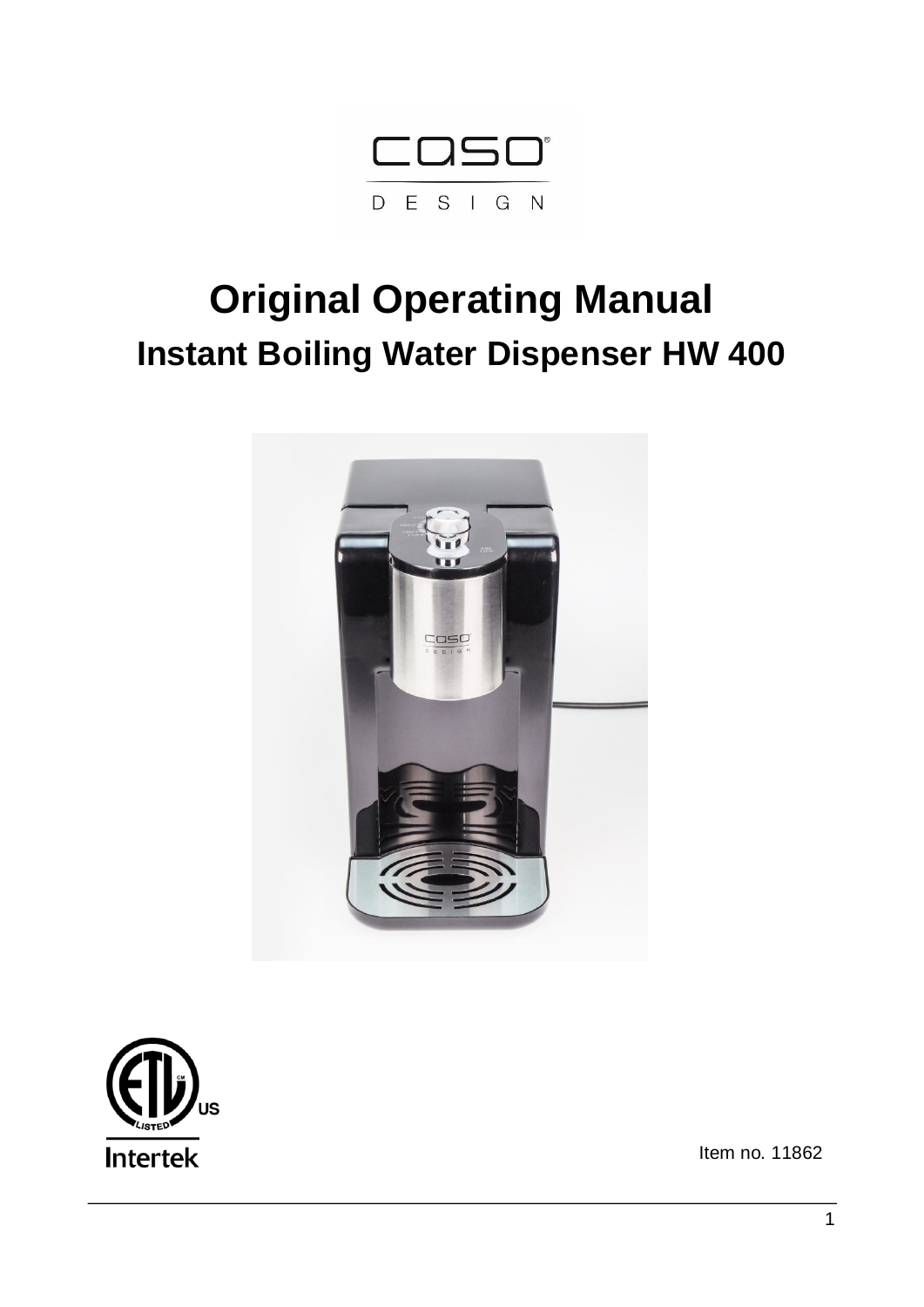**USA Branch CASO Design USA LLC** 50 Mountain View Rd Warren, NJ, 07059 [Info@CasoDesignUSA.com](mailto:Info@CasoDesignUSA.com) [www.CasoDesignUSA.com](http://www.casodesignusa.com/)

T.: 908.604.0677

Document-Number: 11862 25-08-2018 Printing and typographical errors reserved. © 2018 CASO Design USA LLC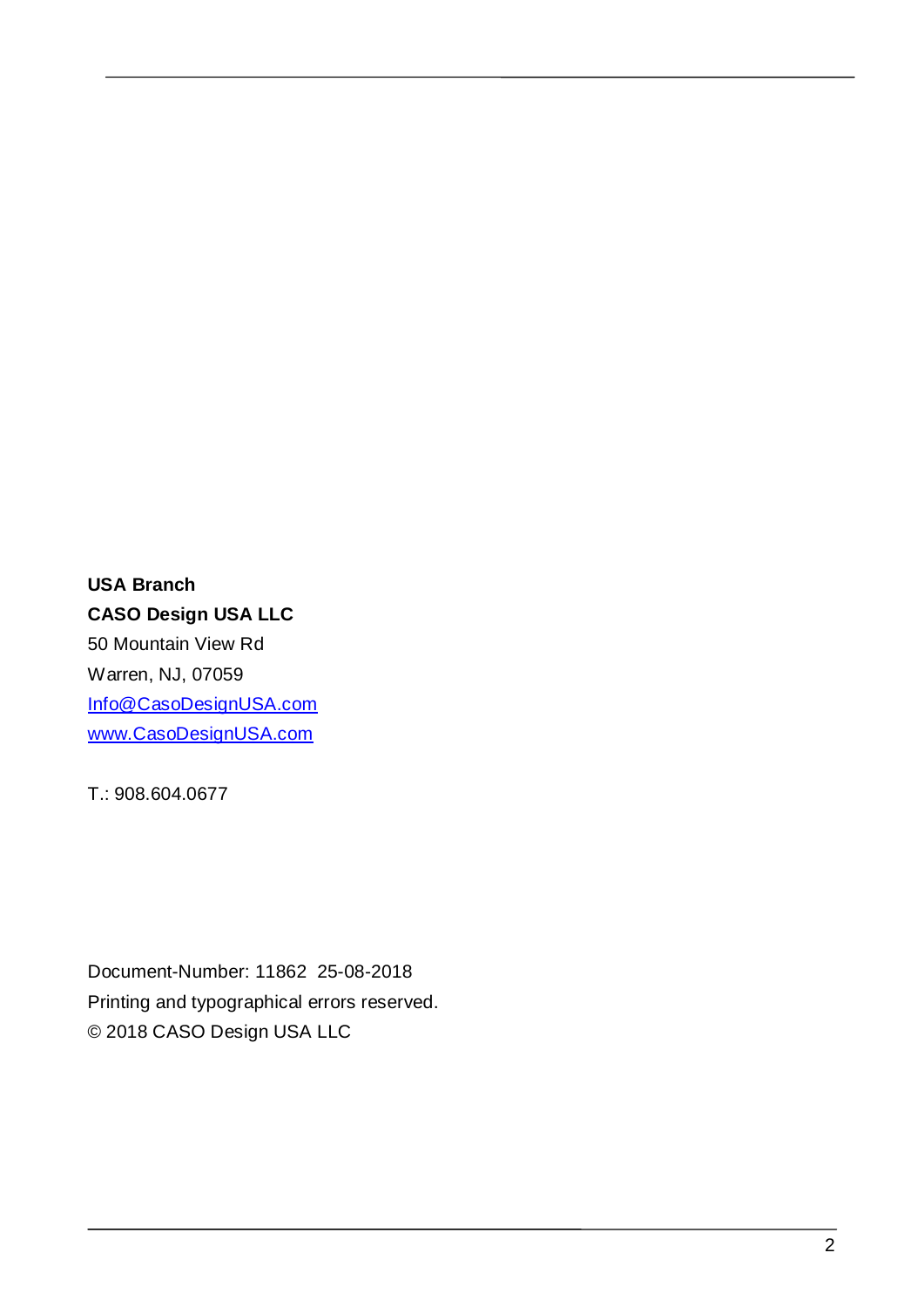| 1              |  |
|----------------|--|
| 1.1            |  |
| 1.2            |  |
| 1.3            |  |
| 1.4            |  |
| 1.5            |  |
| $\mathbf{2}$   |  |
| 2.1            |  |
| 2.2            |  |
| 2.3            |  |
| 2.4            |  |
| 3 <sup>1</sup> |  |
| 3.1            |  |
| 3.2            |  |
| 3.3            |  |
| 3.4            |  |
| 3.5            |  |
| 3.6            |  |
| 3.7            |  |
| 4              |  |
| 4.1            |  |
| 4.2            |  |
| 4.3            |  |
| 5              |  |
| 5.1            |  |
| 5.2            |  |
| 6              |  |
| 6.1            |  |
| 6.2            |  |
| 6.3            |  |
| $\overline{7}$ |  |
| 8              |  |
| 9              |  |
|                |  |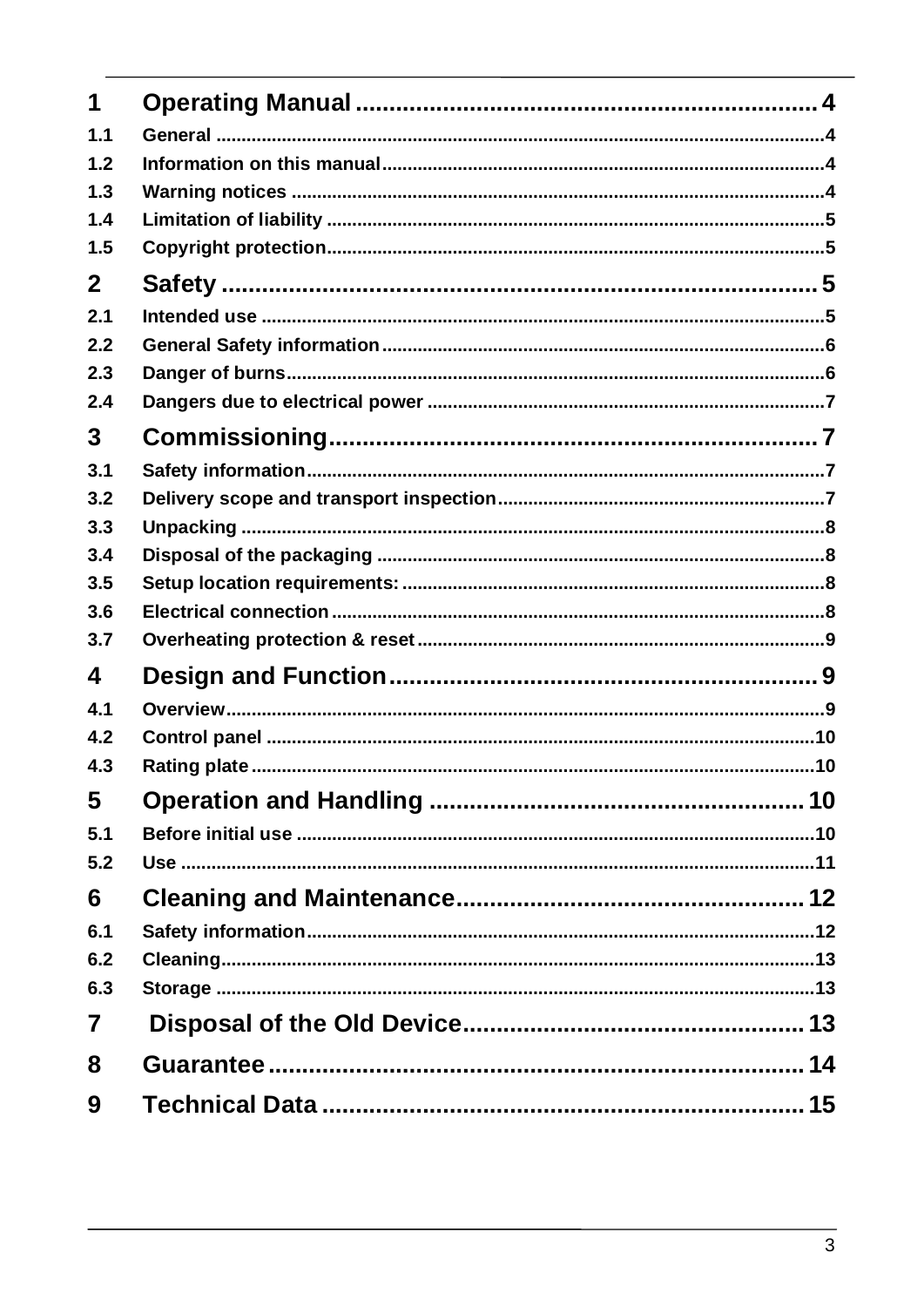# **1 Operating Manual**

### **1.1General**

Please read the information contained herein so that you can become familiar with your device quickly and take advantage of the full scope of its functions.

Your Water Dispenser will serve you for many years if you handle it and care for it properly. We wish you a lot of pleasure in using it!

#### **1.2 Information on this manual**

These Operating Instructions are a component of the Water Dispenser (referred to hereafter as the device) and provide you with important information for the initial commissioning, safety, intended use and care of the device. The Operating Instructions must be available at all times at the device. This Operating Manual must be read and applied by every person who is instructed to work with the device:

● Commissioning ● Operation ● Troubleshooting and/or ● Cleaning Keep the Operating Manual in a safe place and pass it on to the subsequent owner along with the device.

### **1.3Warning notices**

The following warning notices are used in the Operating Manual concerned here.

### **Danger**

#### **A warning notice of this level of danger indicates a potentially dangerous situation.**

If the dangerous situation is not avoided, this can lead to death or serious injuries.

► Observe the instructions in this warning notice in order to avoid the danger of death or serious personal injuries.

### **Warning**

#### **A warning notice of this level of danger indicates a possible dangerous situation.**

If the dangerous situation is not avoided, this can lead to serious injuries.

#

► Observe the instructions in this warning notice in order to avoid the personal injuries.

# **Attention**

#### **A warning notice of this level of danger indicates a possible dangerous situation.**

If the dangerous situation is not avoided, this can lead to slight or moderate injuries.

► Observe the instructions in this warning notice in order to avoid the personal injuries.

### **Please note**

A notice of this kind indicates additional information, which will simplify the handling of the machine.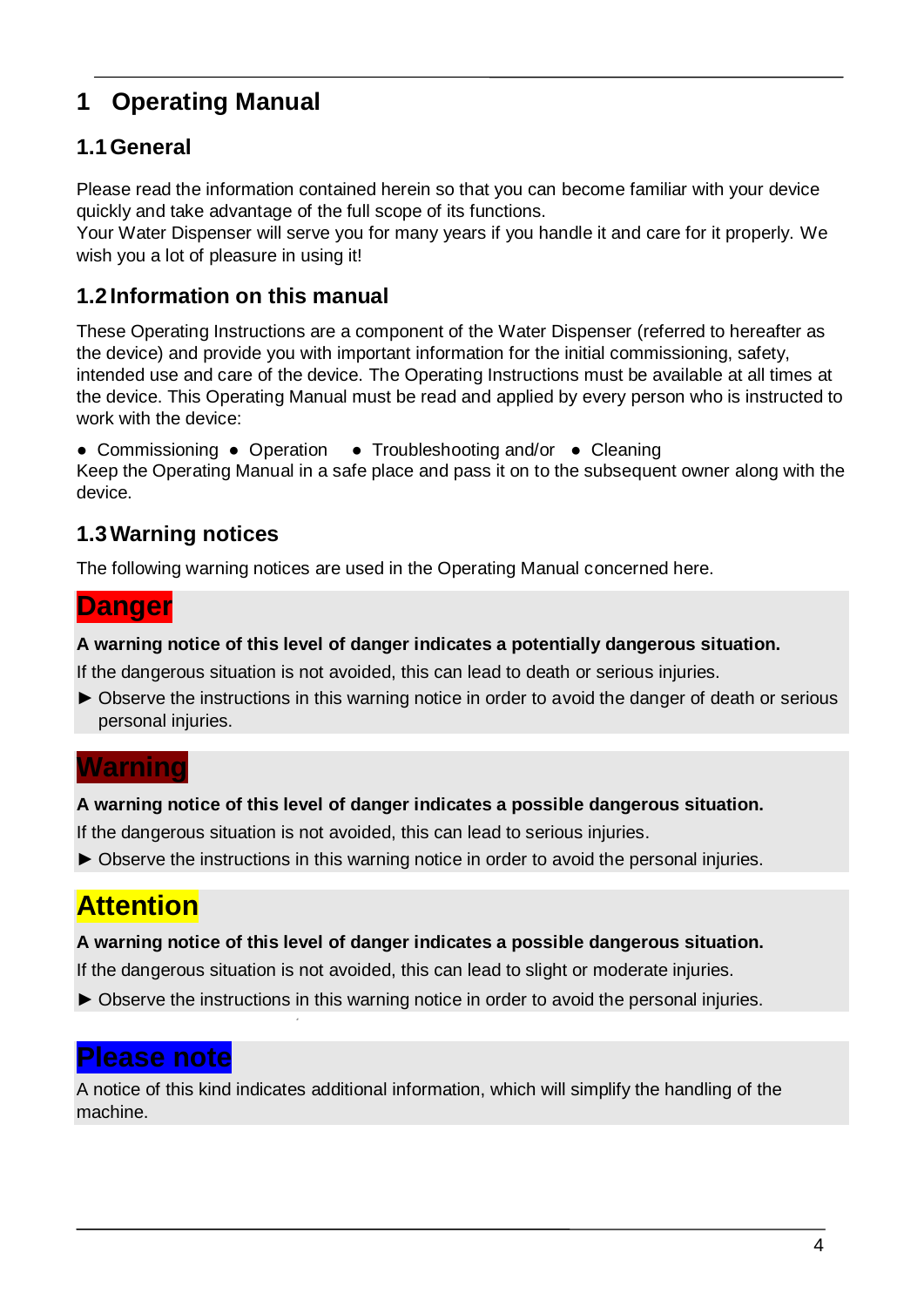### **1.4Limitation of liability**

All the technical information, data and notices with regard to the installation, operation and care are completely up-to-date at the time of printing and are compiled to the best of our knowledge and belief, taking our past experience and findings into consideration.

No claims can be derived from the information provided, the illustrations or descriptions in this manual. The manufacturer does not assume any liability for damages arising as a result of the following:

- Non-observance of the manual Uses for non-intended purposes
- Improper repairs **Improper repairs Technical alterations, modifications of the device**
- Use of unauthorized spare parts

Modifications of the device are not recommended and are not covered by the guarantee. All translations are carried out to the best of our knowledge. We do not assume any liability for translation errors, not even if the translation was carried out by us or on our instructions. The original German text remains solely binding.

### **1.5Copyright protection**

This document is copyright protected. Caso Design USA LLC reserves all the rights, including those for photomechanical reproduction, duplication and distribution using special processes (e.g. data processing, data carriers, data networks), even partially. Subject to content and technical changes.

# **2 Safety**

This chapter provides you with important safety notices when handling the device. The device corresponds with the required safety regulations. Improper use can result in personal or property damages.

### **2.1 Intended use**

This device is only intended for use in households in enclosed spaces for

• Boiling water

Uses for a different purpose or for a purpose which exceeds this description are considered incompatible with the intended or designated use.

### **Warning**

#### **Danger due to unintended use!**

Dangers can emanate from the device if it is used for an unintended use and/or a different kind of use.

- ► Use the device exclusively for its intended use.
- ► Observe the procedural methods described in this Operating Manual.

Claims of all kinds due to damages resulting from unintended uses are excluded. The User bears the sole risk.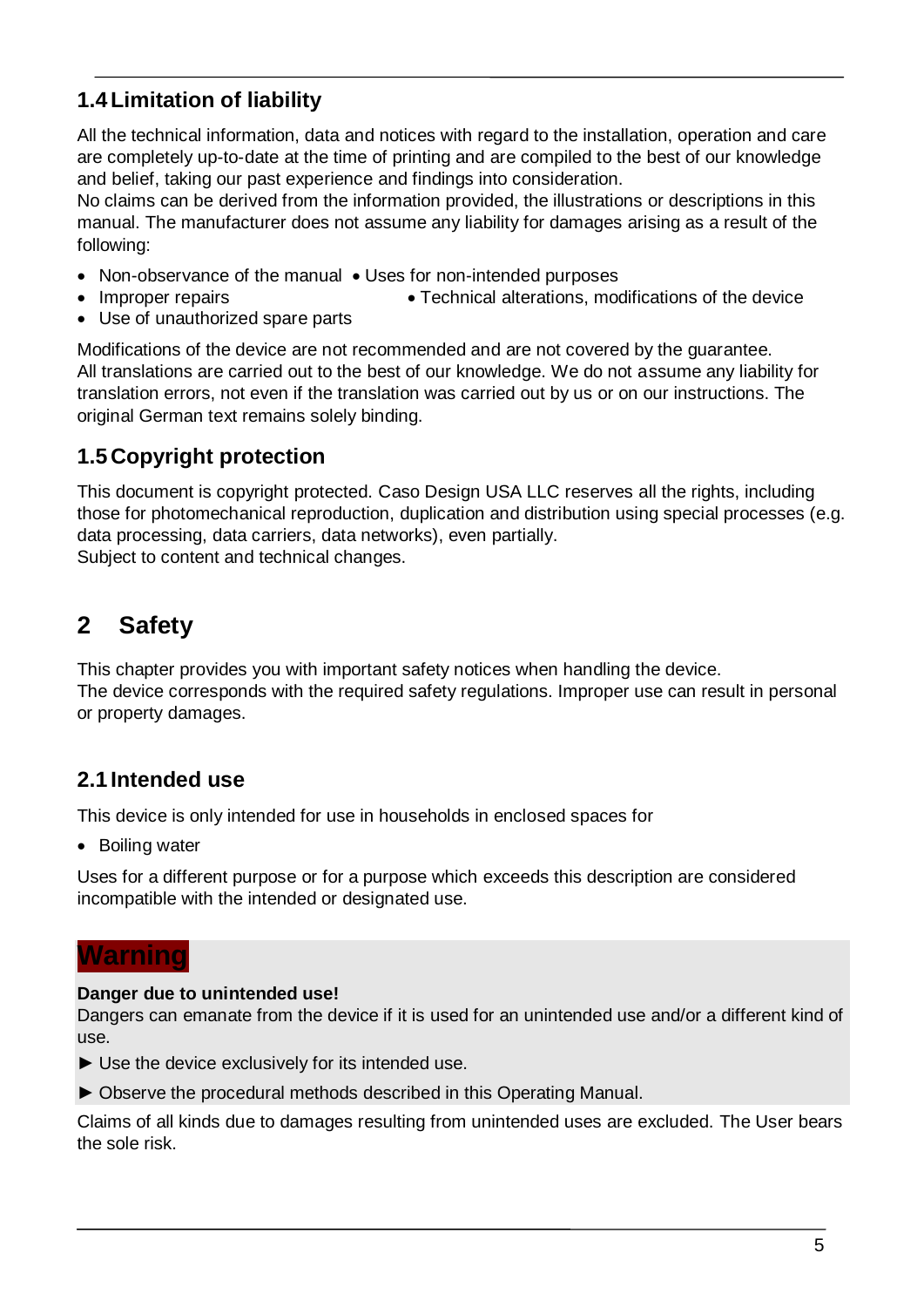### **2.2General Safety information**

### **Please note**

#### **Please observe the following general safety notices with regard to the safe handling of the device.**

- ► Read all instructions before using.
- ► Children shall not play with the appliance. Keep the appliance and its cord out of reach of children.
- ► Cleaning and user maintenance shall not be made by children.
- ► Unplug the unit when not in use and before cleaning. Allow unit to cool before cleaning.
- ► Inspect the unit, its power cord and plug for any damage before using. If there appears to be any damage or if the unit shows signs of malfunctioning, do not use the appliance. Return the appliance to the nearest authorized service facility for inspection and repair.
- ► Only qualified electricians, who have been trained by the manufacturer, may carry out any repairs that may be needed. Improperly performed repairs can cause considerable dangers for the user.
- ► Only customer service departments authorized by the manufacturer may carry out repairs on the device during the guarantee period, as otherwise the guarantee entitlements will be null and void in the event of any subsequent damages.
- ► Defective components must always be replaced with original replacement parts. Only such parts will guarantee that the safety requirements are fulfilled.
- ► Do not use accessory attachments that have not been recommended by the manufacturer.
- ► Do not use outdoors.
- ► Do not allow cord to touch hot surfaces or hang over sharp edges such as those on countertops.
- ► Do not place the unit on or near a hot gas or electric burner, or heated oven.
- ► Always handle the appliance gently. Do not place it near the edge of the table or counter to protect against the deform or function damage in case it falls down from the table accidently.
- ► Do not use this appliance for any unintended use.
- ► SAVE THESE INSTRUCTIONS.

#### **2.3Danger of burns**

#### **Warning**

#### **The water heated in the device and the device can become very hot.**

Please observe the following safety notices in order not to burn or scald yourself or others.

- ► When boiling water, the device becomes hot.
- ► Do not touch the hot surface and not the spout when the device is in operation. Danger of burns.
- ► Open the lid of the water tank slowly, to prevent scalding through the escaping steam.
- ► Always test the temperature of the water before you drink it.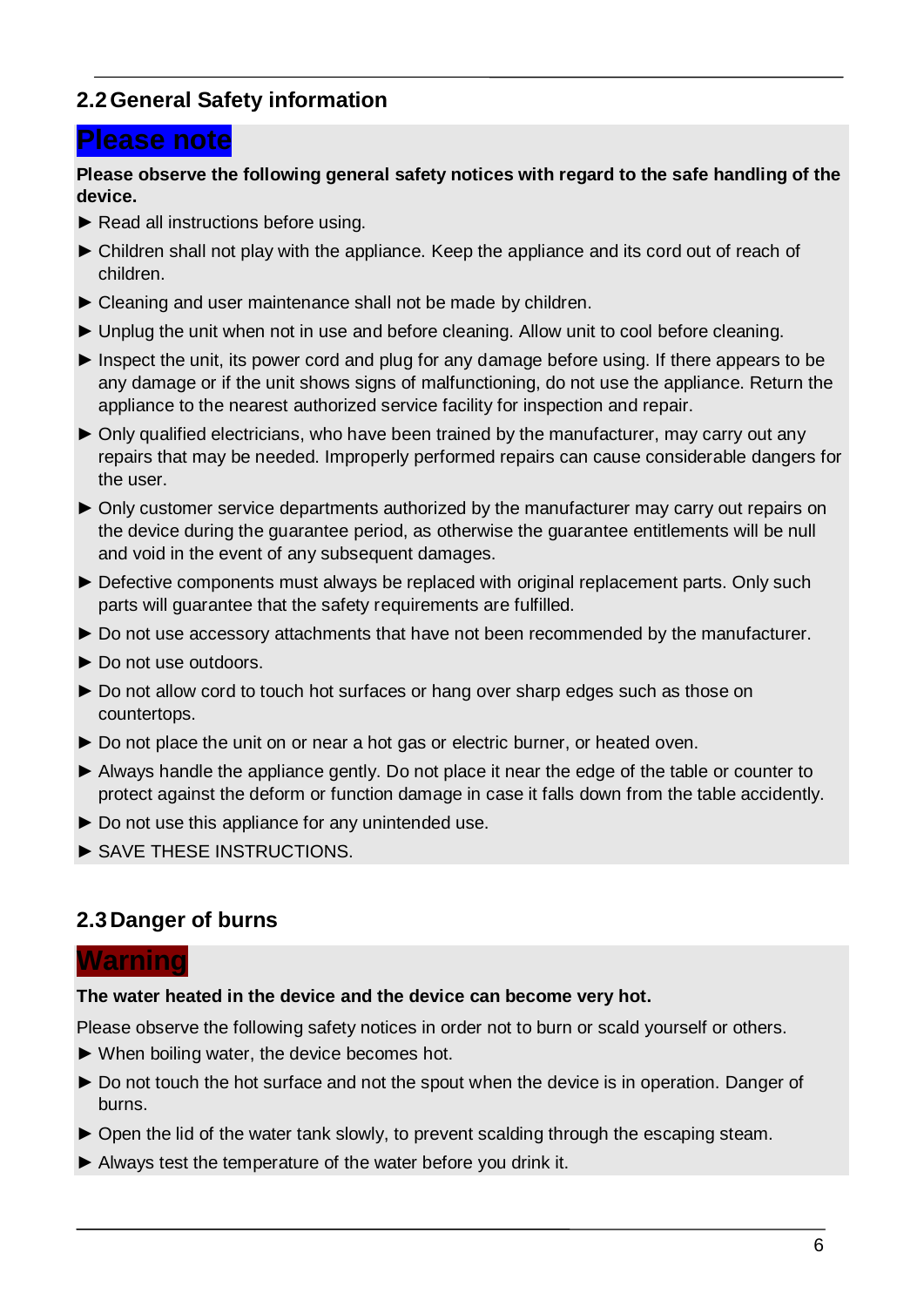

► Pay attention to the hot water steam that is produced during cooking process. Risk of burns.

#### **2.4Dangers due to electrical power**

#### **Danger**

#### **Mortal danger due to electrical power!**

Mortal danger exists when coming into contact with live wires or subassemblies! Observe the following safety notices to avoid dangers due to electrical power:

- ► Do not dip the cable, device or plug into water or other liquid to prevent an electric shock.
- ► If the connection lead is damaged, you will need to have a special connection lead installed by an authorized electrician.
- ► Do not operate this device if its power cable or plug is damaged, if it does not work properly or if it is damaged or has been dropped. If the power cable is damaged, it will need to be replaced by the manufacturer or his service agency or a similar qualified person, to avoid any dangers.
- ► Do not open the housing on the device under any circumstances. There is a danger of an electrical shock if live connections are touched and the electrical or mechanical structure is altered. In addition, functional faults on the device can also occur.

# **3 Commissioning**

This chapter provides you with important safety notices during the initial commissioning of the device. Observe the following notices to avoid dangers and damages:

### **3.1Safety information**

#### **Warning**

#### **Personal and property damages can occur during commissioning of the device!**

Observe the following safety notices to avoid such dangers:

► Packaging materials may not be used for playing. There is a danger of suffocation.

#### **3.2Delivery scope and transport inspection**

As a rule, the Water Dispenser is delivered with the following components:

● Water Dispenser ● Operation Manual ● Water filter

### **Please note**

- ► Examine the shipment for its completeness and for any visible damages.
- ► Immediately notify the carrier, the insurance and the supplier about any incomplete shipment or damages as a result of inadequate packaging or due to transportation.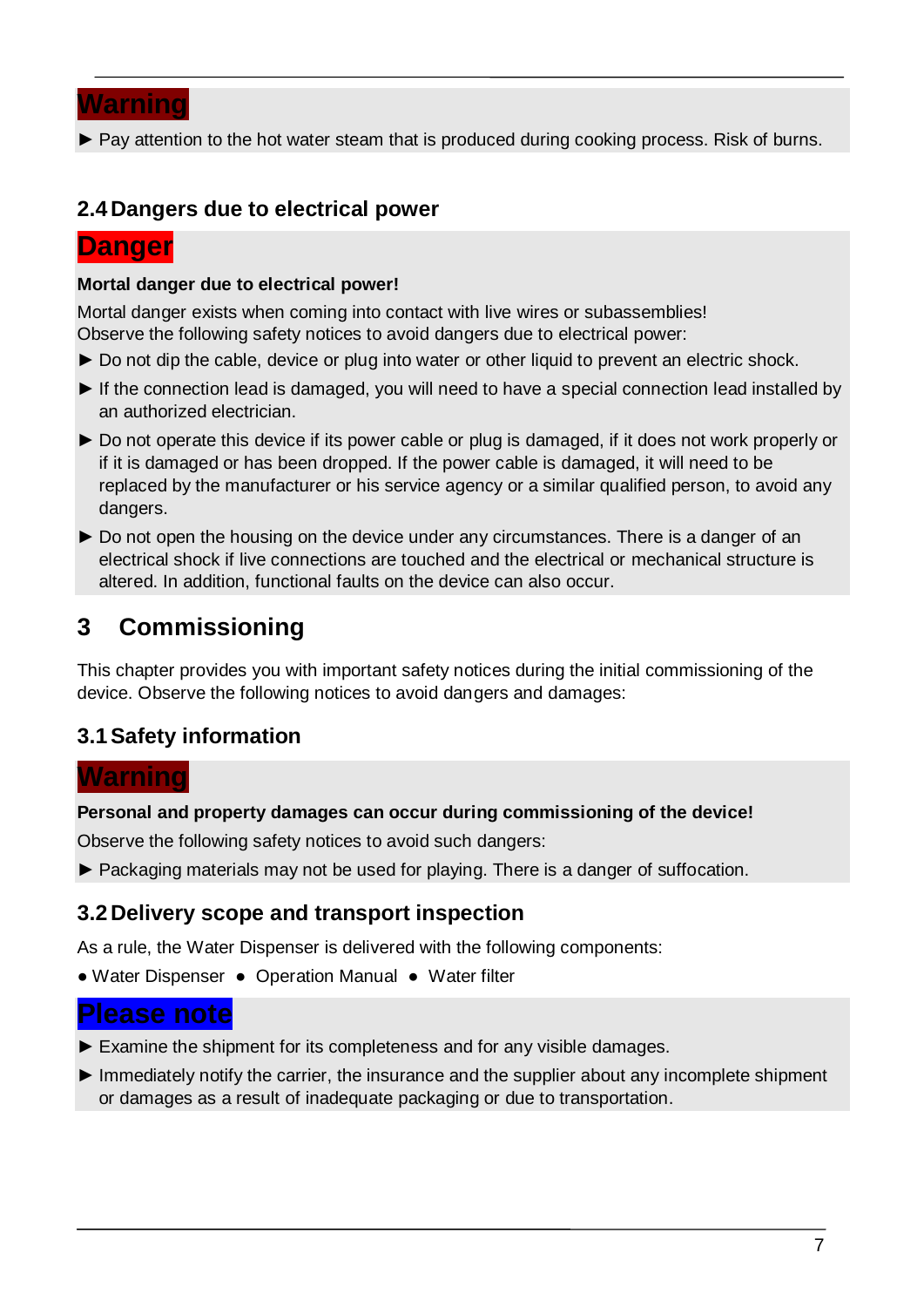### **3.3Unpacking**

To unpack the device, proceed as follows:

Remove the device out of the carton and remove the packaging material.

### **3.4Disposal of the packaging**

The packaging protects the device against damages during transit. The packaging materials are selected in accordance with environmentally compatible and recyclingrelated points of view and can therefore be recycled.



Returning the packaging back to the material loop saves raw materials and reduces the quantities of accumulated waste.

Take any packaging materials that are no longer required to "Green Dot" recycling collection points for disposal.

### **3.5Setup location requirements:**

In order to ensure the safe and trouble-free operation of the device, the setup location must fulfil the following prerequisites:

- The device must be set up on a firm, flat, horizontal surface with sufficient load-bearing capacity for the HW 400.
- Place the device only on a water resistent surface.
- Do not use the device outdoors.
- Do not operate the product near hot gas or hot stove.
- Choose the setup location in such a way that children cannot reach the device.
- The device is not intended to be installed in a wall or a built-in cupboard.
- Do not set up the device in a hot, wet or extremely damp environment or near flammable material.
- The electrical socket must be easily accessible so that the power lead can be disconnected easily, in the case of an emergency.
- The installation and assembly of this device in non-stationary setup locations (e.g. on ships) must be carried out by specialist companies / electricians, provided they guarantee the prerequisites for the safe use of this device.

### **3.6Electrical connection**

In order to ensure the safe and trouble-free operation of the device, the following instructions must be observed for the electrical connection:

- Before connecting the device, compare the connection data (voltage and frequency) on the rating plate with those of your electrical network. This data must agree in order that no damages occur in the device. If in doubt, ask your qualified electrician.
- The electrical outlet must be protected by a 16A safety cut-out switch.
- Make sure that the power cable is undamaged and has not been installed under the ice maker or over hot or sharp surfaces.
- The electrical safety of the device is only guaranteed if the device is connected to a properly installed protective conductor system. Operations using an electrical outlet without a protective conductor are prohibited. If in doubt, have the house installation checked over by a qualified electrician.

The manufacturer cannot be made responsible for damages that are caused by a missing or damaged protective conductor.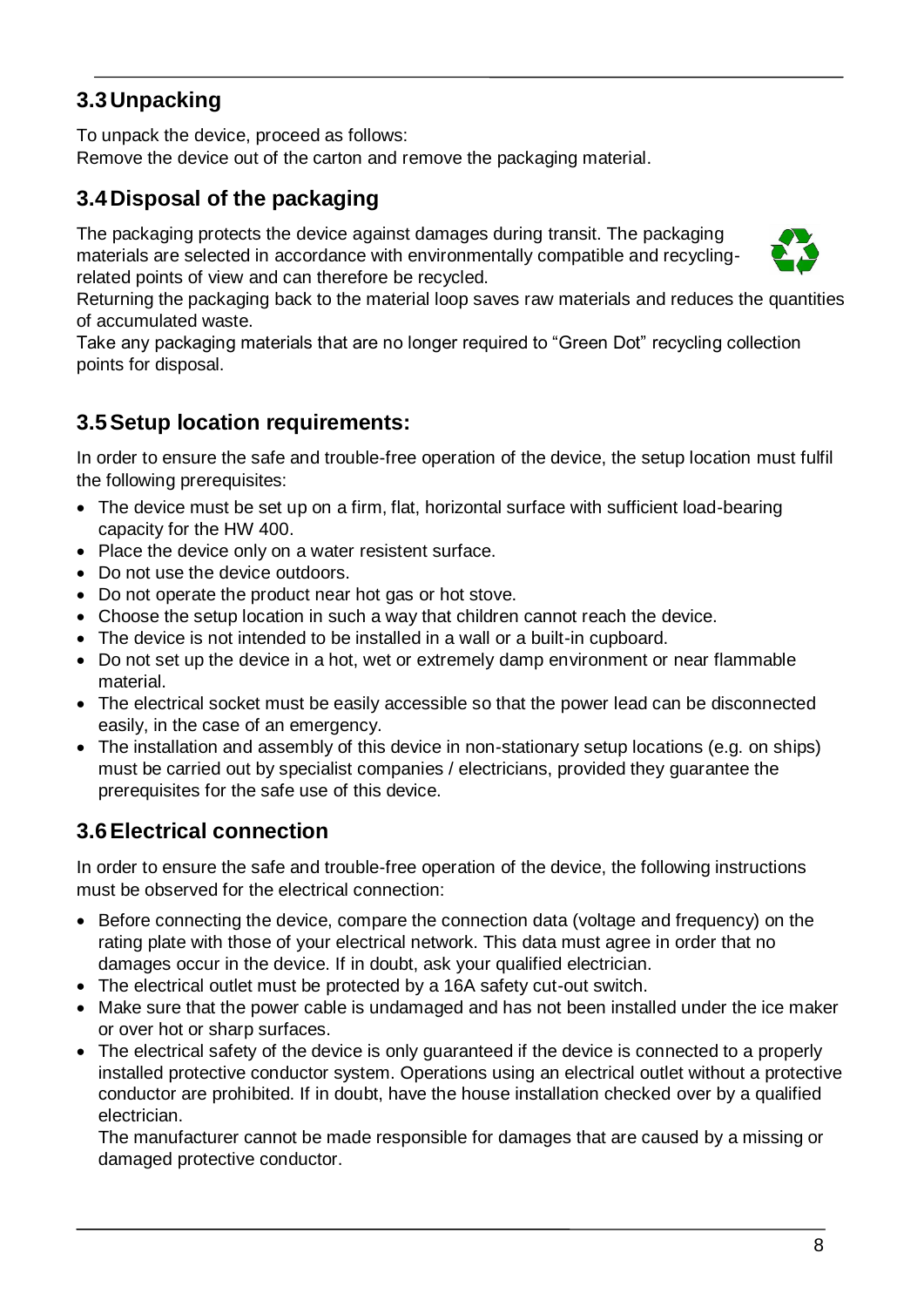### **3.7 Overheating protection & reset**

The appliance is equipped with an overheating protection facility. If the temperature of the appliance exceeds the critical limit the appliance shuts off further power supply for safety



reasons. Remove the water tank. You can see the reset button. By pressing the reset button (1) the appliance can be reactivated. Unplug the device before reset. When the device is only producing cold water please press reset button.

Please use enclosed reset-key for the reset-button.



## **4 Design and Function**

In this chapter, you'll find important information on the design and function of the device.

#### **4.1Overview**



- ► Warning symbol: hot steam.
- ► Caution hot steam can escape at device. Risk of burns.



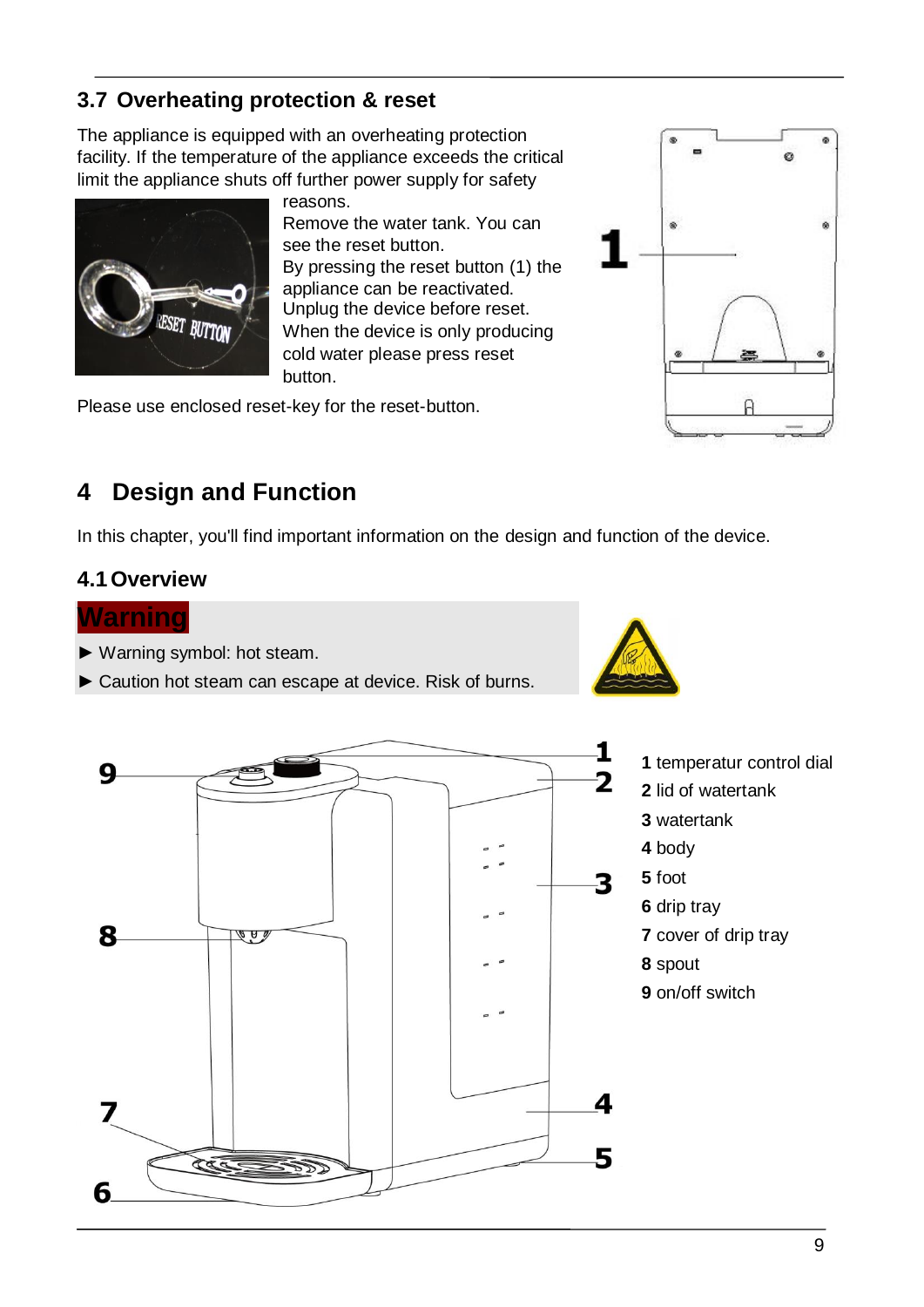### **4.2Control panel**

Set the desired temperature according to the scale between 000 (normal temperature water) and 212 °F

Switch the device ON, the lamp lights in green.

### **4.3Rating plate**

The rating plate with the connection and performance data can be found beneath the device.

# **5 Operation and Handling**

This chapter provides you with important notices with regard to operating the device. Observe the following notices to avoid dangers and damages.

#### **Warning**

► Do not leave the appliance unsupervised during operation.

#### **5.1Before initial use**

- 1. Place the device in a safe location and plug it in.
- 2. Please do not use the filter at this moment yet.
- 3. Fill the water tank with approximately 4 cups of water.
- 4. Remove the drip tray.
- 5. Place a large bowl in front of the device so that it collects the water that runs out of the spout.
- 6. Start the device with maximum temperature setting.
- 7. Switch the device off, when the lamp lights in red.
- 8. Remove the plug from the wall outlet and let the device cool down.
- 9. Refill the water tank again with fresh water. The device is now ready to use.

#### **Filter**

#### **Warning**

- ► The filter is only intended to filter tap water. Do not use water of unknown quality or that has been microbiologically impaired.
- 1. Remove the filter from all packaging. There may be a small residue of black carbon particles in the bag or adhering to the cartridge body. This is normal. These particles are harmless and will be washed off during the preparation process.
- 2. Soak the filter upright in water for 10 min.
- 3. Rinse the filter under running water for 10 sec.
- 4. The filter is now ready for use.

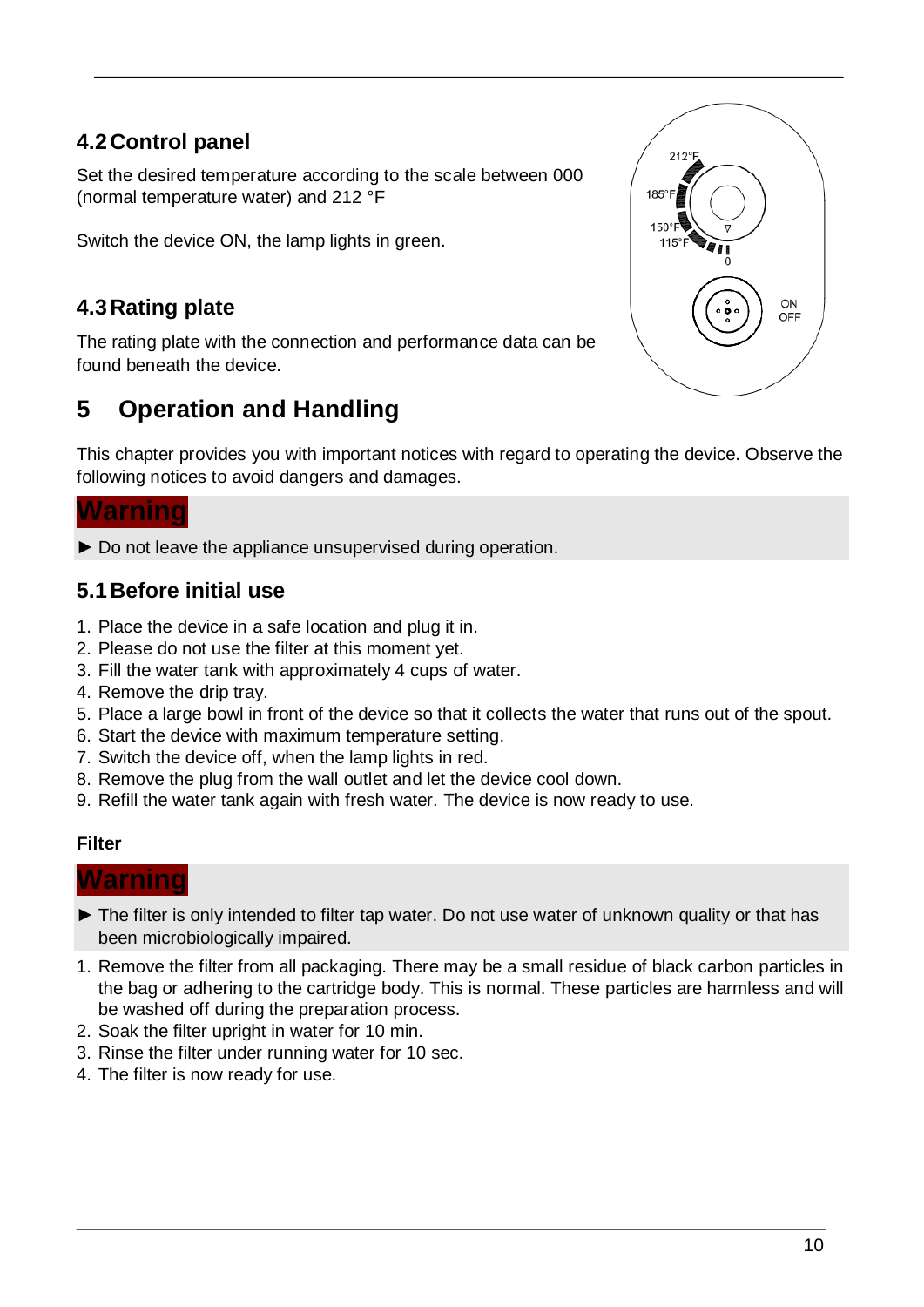#### **Please note**

- ► The lifetime of the filter lasts about 4-6 weeks of normal use (filtering of approximately 650 cups of water in total).
- ► Store the replacement filter cartridges in a cool location, out of direct sunlight and away from heat sources.

#### **5.2Use**

- **1. Fill in water**
- 1. Open the lid, fill the water tank with the desired amount of water.
- 2. Therefore you can also remove the water tank.
- 3. Close the lid.

#### **Please note**

► The water level must be less than the Max level and be at least at Min level.



#### **2. Setting of Temperature**

Plug in the power plug and place a cup or similar on the cover of drip tray. Then set the desired temperature. Switch on the device, the lamp lights up in green.

The water is heated and flows into the cup. Switch the device off, when the desired amount of water has been dispensed.

#### **Please note**

- ► If device was not used for long periods of time, there could be scale deposits despite water filter. In this case let 4 fl oz with 212 °F run through the device.
- ► The ambient temperature changes everyday. This leads to different amounts of water. It can vary up to +- 15%.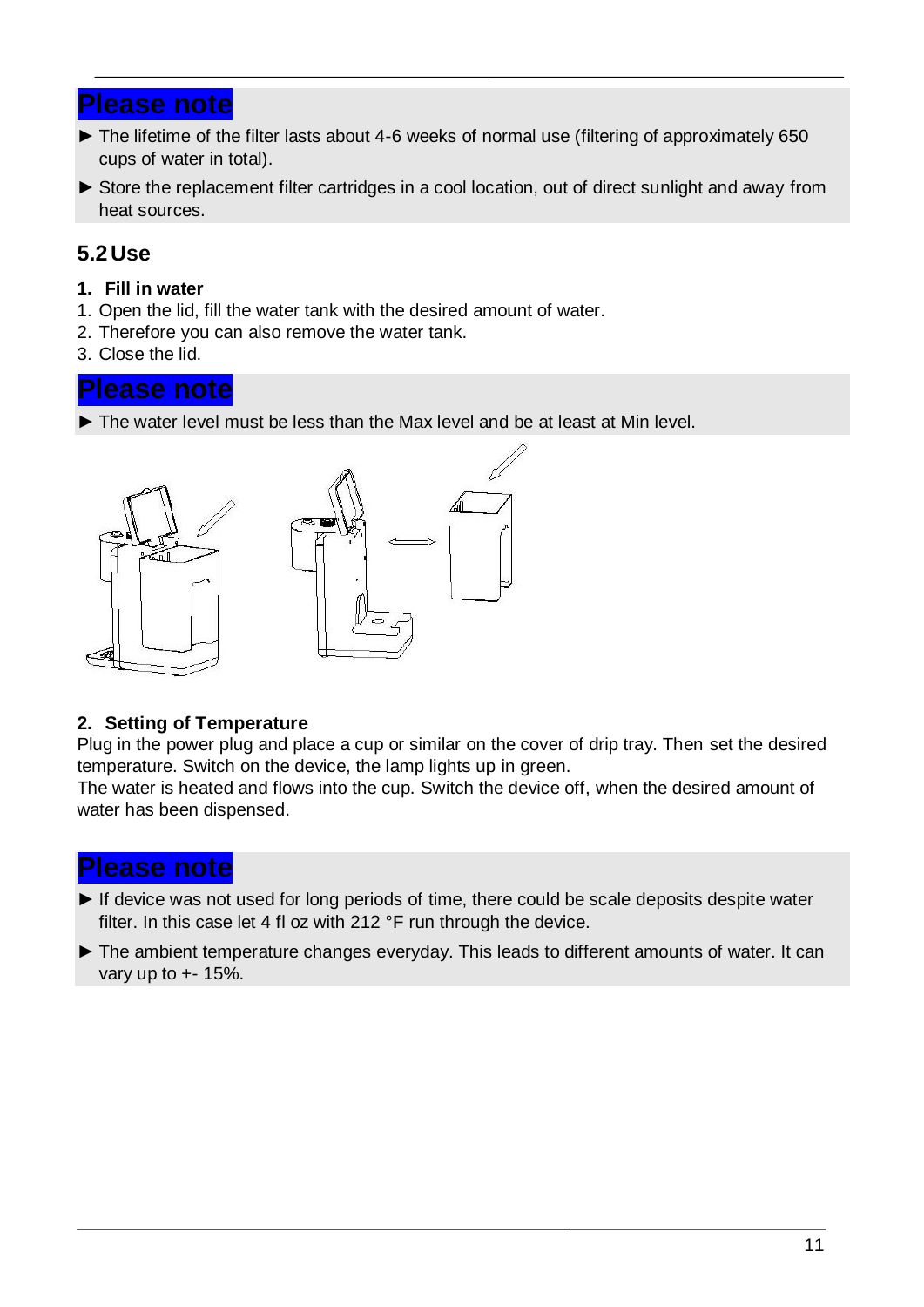#### **3. Water disposal from the drip tray**

- 1. When the drip tray is full, grasp and stabilize the appliance by one hand and use the other hand to lift up the drip tray slightly to remove it.
- 2. Remove the cover of drip tray.
- 3. Empty the drip tray, replace cover of drip tray, and insert it into the original place. Make sure it is properly inserted.

#### **4. Replacing the filter**

- 1. Open the tank cover and take out the box with the filter.
- 2. Soak the filter upright in water for 10 min.
- 3. Rinse the filter under running water for 10 sec.
- 4. Remove the old filter and replace it with a new filter (see fig.). Take out the filter box, place the new filter and pull it down from the bottom.
- **1** lid of water tank
- **2** water tank
- **3** filter box
- **4** filter

# **6 Cleaning and Maintenance**

This chapter provides you with important notices with regard to cleaning and maintaining the device. Please observe the notices to prevent damages due to cleaning the device incorrectly and to ensure trouble-free operation.

### **6.1Safety information**

# **Attention**

Please observe the safety instructions, before cleaning your device

- ► Unplug the device when not in use and before any cleaning.
- ► Never immerse the unit, cord or plug in water or other liquids and do not place in the dishwasher.
- ► Do not use iron brush, abrasive cleaning agent or solvent, kitchen cleaner, or sharp cleaning tool for cleaning.



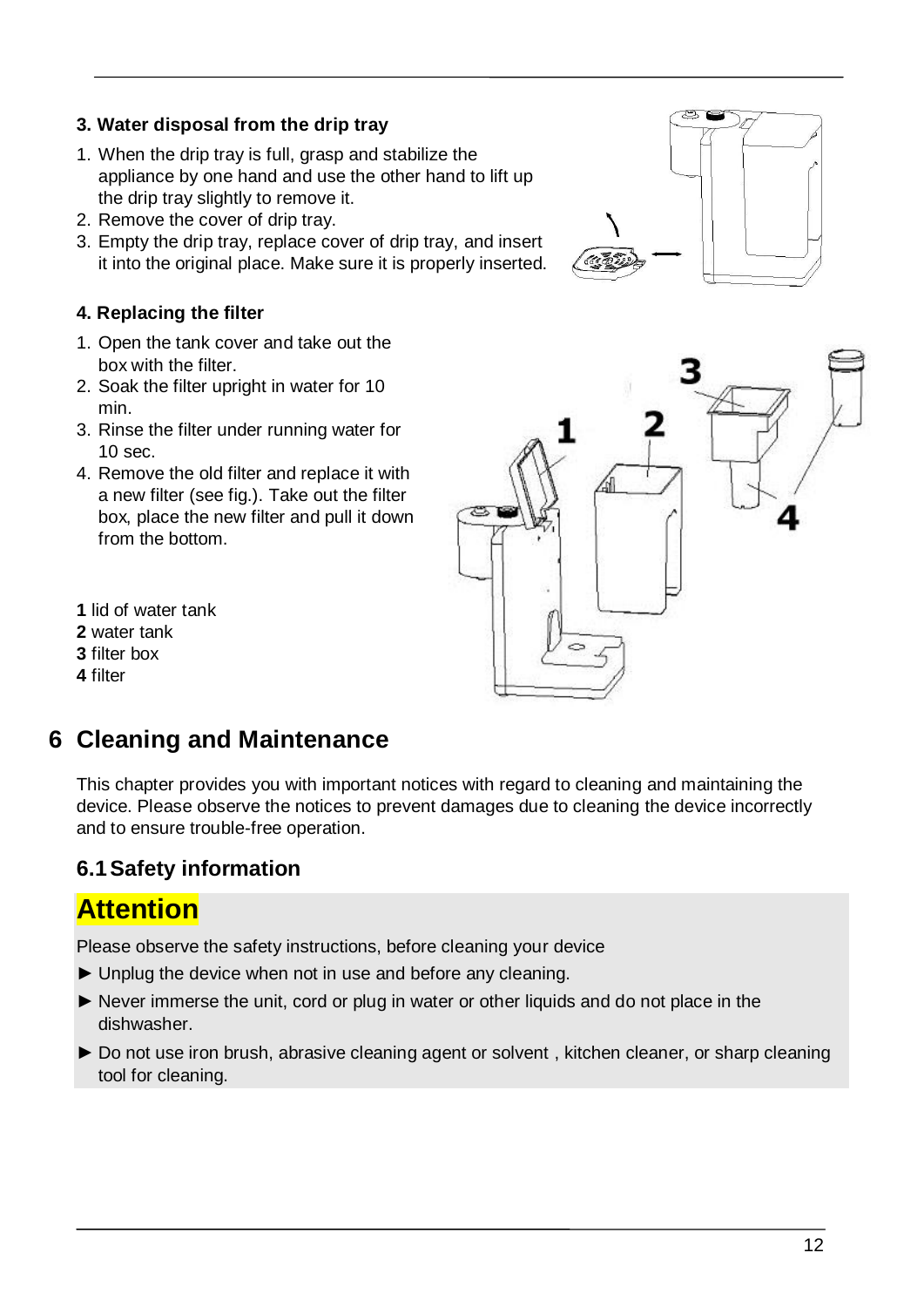### **6.2Cleaning**

- 1. Remove the plug from the outlet and let the device cool down.
- 2. To maintain the performance of the device, descale the appliance at least once a month. If you use a CASO water filter and change it as regular as described in chapter 5.1 you do not need to descale the appliance.
- 3. Please use a non-toxic detergent such as citric acid. Add some citric acid into the water and operate the appliance three times. The scale will be removed. After that, pour out the water in the water tank.
- 4. Do not clean the main machine. Only wipe it with a damp cloth.

#### **Drainage stopper**

After cleaning the appliance, please take out the drainage stopper (A) in order to clean up waste water. Put the drainage stopper back in after opening it. Make sure it is fastened properly.

#### **6.3Storage**

If the appliance is not used frequently, unplug and clean it, then put back into the original packing box to avoid that the electrical components from getting humidified or damaged.

# **7 Disposal of the Old Device**

Old electric and electronic devices frequently still contain valuable materials. However, they also contain damaging substances, which were necessary for their functionality and safety.

If these were put in the non-recyclable waste or were handled incorrectly, they could be detrimental to human health and the environment.

Therefore, do not put your old device into the non-recyclable waste under any circumstances.

#### **Please note**

- ► Utilize the collection point, established in your town, to return and recycle old electric and electronic devices. If necessary, contact your town hall, local refuse collection service or your dealer for information.
- ► Ensure that your old device is stored safely away from children until it is taken away.

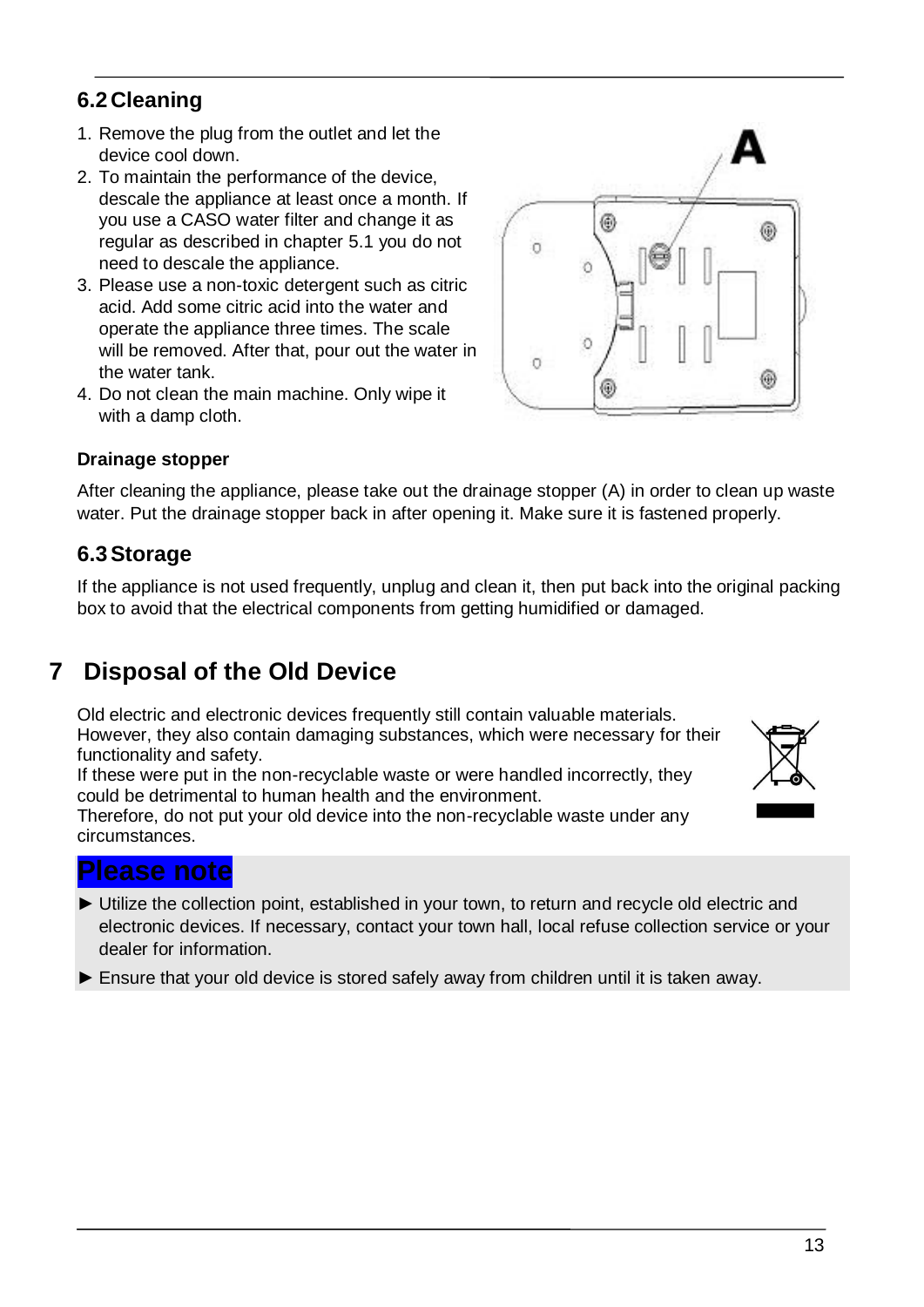### **8 Guarantee**

#### **12 Months Limited Warranty**

Caso Design USA warrants that for a period of 12 months from the date of purchase, this product will be free from defects in material and workmanship. Caso Design USA at its option, will repair or replace this product or any component of the product found to be defective during the warranty period. Replacement will be made with a new or remanufactured product or component. If the product is no longer available, replacement may be made with a similar product of equal or greater value. This is your exclusive warranty. DO NOT attempt to repair or adjust any electrical or mechanical functions on this product. Doing so will void this warranty.

This warranty is valid for the original retail purchaser from the date of the initial retail purchase and is not transferable. Keep the original sales receipt. Proof of purchase is required to obtain warranty performance.

This limited warranty does not cover normal wear of parts or damage resulting from any of the following: negligent use or misuse of the product, use on improper voltage or current, use contrary to the operating instructions, disassembly, repair or alteration by anyone other than Caso Design USA service center. Further this limited warranty does not cover: Acts of God, such as fire, flood, hurricanes and tornadoes.

#### **What are the limits on Caso Design USA's Liability?**

Caso Design USA shall not be liable for any incidental or consequential damages caused by the breach of any express, implied or statutory warranty or condition.

Except to the extent prohibited by applicable law, any implied warranty or condition of merchantability or fitness for a particular purpose is limited in duration to the duration of the above warranty.

Caso Design USA disclaims all other warranties, conditions, or representations, express implied, statutory or otherwise.

Caso Design USA shall not be liable for any damages of any kind resulting from the purchase, use or misuse of, or inability to use the product including incidental, special, consequential or similar damages or loss of profits, or for any breach of contract, fundamental or otherwise, or for any claim brought against purchaser by any other party.

Some provinces, states or jurisdictions do not allow the exclusion or limitation of the incidental or consequential damages or limitations on how long an implied warranty lasts, so the above limitations or exclusions may not apply to you.

This warranty gives you specific legal rights, and you may also have other rights that vary from province to province, state to state, or jurisdiction to jurisdiction.